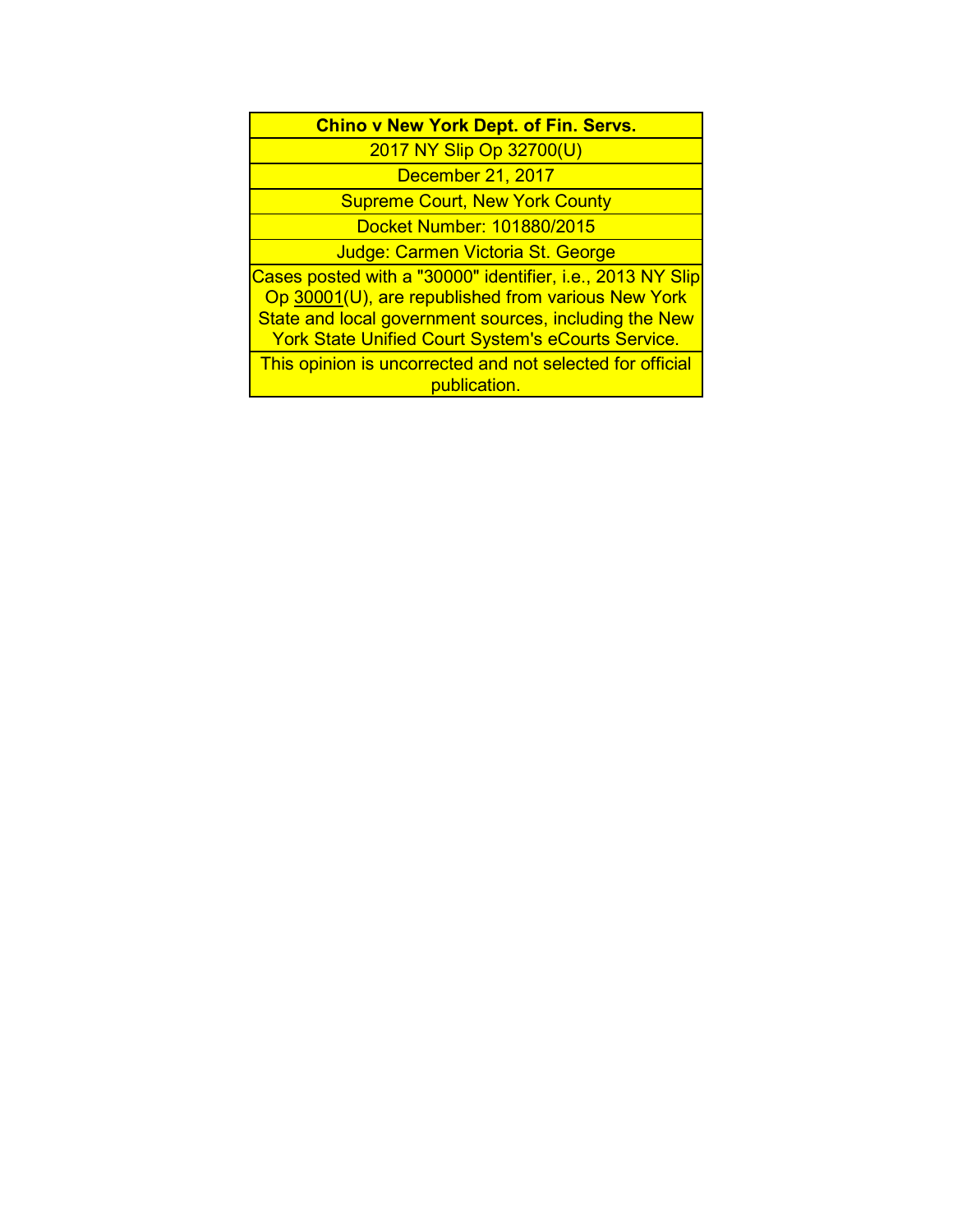# **SUPREME COURT OF THE STATE OF NEW YORK NEW YORK COUNTY: IAS PART 34**

-------------------------------------------------------------------------)(

THEO CHINO and CHINO LTD,

#### Plaintiffs-Petitioners,

-against-

THE NEW YORK DEPARTMENT OF FINANCIAL SERVICES and MARIA T. VULLO, in her official Capacity as the Superintendent of the New York Department of Financial Services,

Index No. 101880/2015

# **Decision, Order and Judgment**

Motion Sequence No. 001

Respondents,

### -------------------------------------------------------------------------)( **CARMEN VICTORIA ST. GEORGE, J.S.C.:**

In this Article 78 proceeding, motion sequence number 001, plaintiffs-petitioners Theo Chino and Chino Ltd (collectively, petitioner) seek the following relief against defendantsrespondents The New York Department of Financial Services and Maria T. Vullo, in her capacity as the Superintendent of the Department (collectively, respondent): a) an order enjoining and permanently restraining DFS from enforcing Title 23, Chapter 1, Part 200 of the New York Codes, Rules, and Regulations (NYCRR), which went into effect on June 24, 2015; b) a declaration that Part 200, which regulates virtual currency, violates the separation-of-powers doctrine in that it delegates to DFS the authority to promulgate the regulation; c) an order enjoining and restraining implementation of the regulation on the ground that it is arbitrary and capricious; d) an order enjoining and restraining implementation on the ground that federal law preempts the regulation; e) an order setting aside the regulation as being made in violation oflaw; f) a declaration that DFS exceeded its jurisdiction; g) a declaration that the law is preempted; and h) granting Chino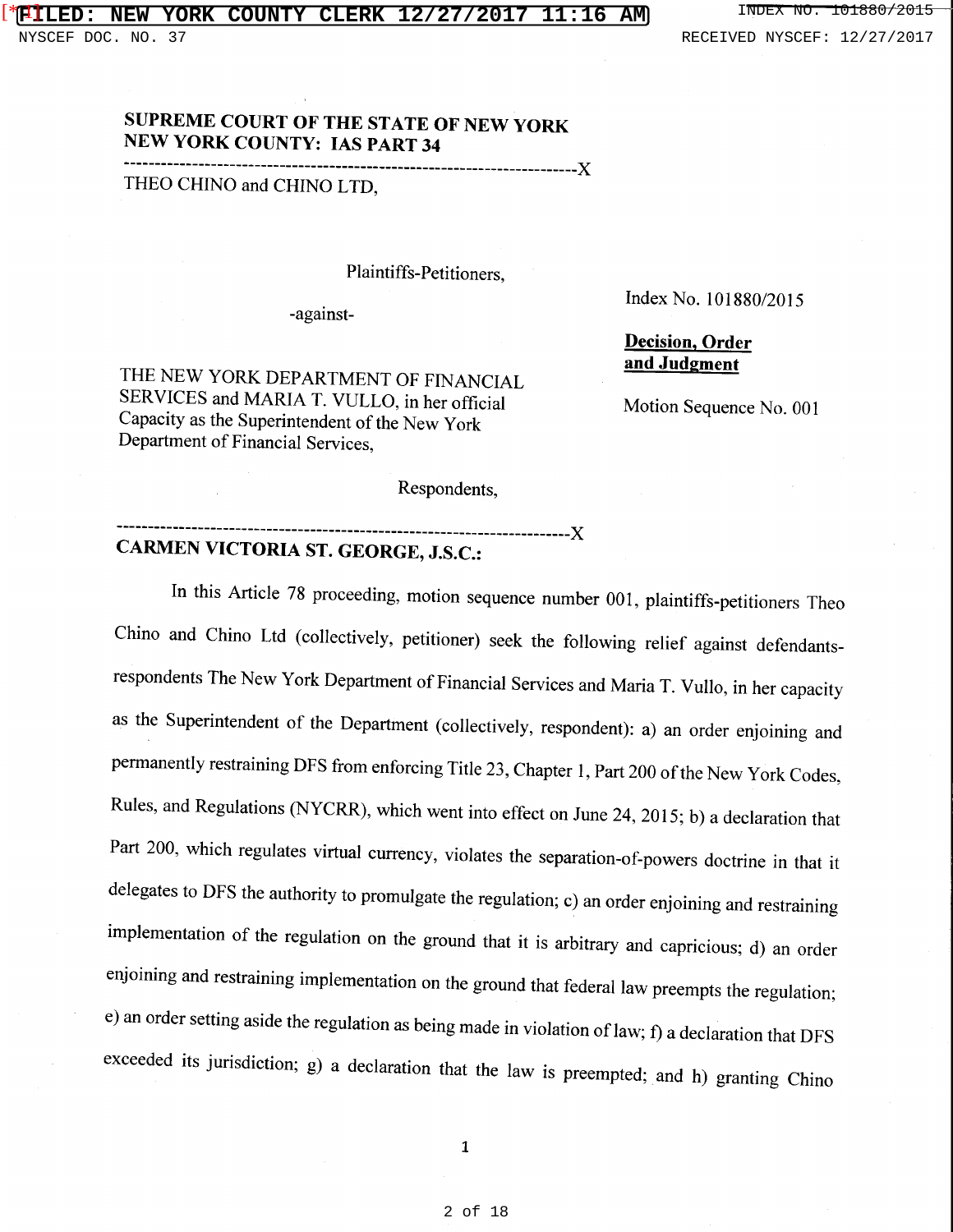monetary relief, attorney's fees, costs, and interest. DFS makes a pre-answer motion to dismiss on the bases that 1) petitioner lacks standing to challenge the legislation, 2) the challenged regulation is not arbitrary and capricious, and 3) federal law does not preempt the regulation. Separately, as motion sequence number 003, Chino moves to compel limited discovery and to hold DFS's crossmotion to dismiss in abeyance pending the completion of that discovery.<sup>1</sup> For the reasons below, the Court grants the cross-motion to dismiss the petition and denies the motion for limited discovery as moot.

#### **BACKGROUND**

Bitcoin is an electronically based and mathematically created currency, or cryptocurrency, which was invented by Satoshi Nakamoto,<sup>2</sup> following the publication of Satoshi Nakamoto's essay titled "Bitcoin: A Peer-to-Peer Electronic Cash System" (https://bitcoin.org/bitcoin.pdf). Bitcoins are released into cyberspace according to a mathematically predetermined system. Under the current protocol, bitcoin circulation will be capped at 21 million. A peer-to-peer user network regulates bitcoin, eliminating central entities such as banks. In addition, to ensure the legitimacy of transactions, individuals or entities called "miners" identify and verify the bitcoins used in the transactions. Miners block groups of these verified transactions together in "blockchains," recording the blockchains online on a shared public ledger. According to *Mastering Bitcoin: Unlocking Digital Cryptocurrencies* (Andreas M. Antonopoulos [2014] [avail at http://chimera.labs.oreilly.com/books/1234000001802/ch01.html]), to which petitioner cites for various principles, the formulas and algorithms "form the basis of a digital money ecosystem" that

<sup>&</sup>lt;sup>1</sup> Chino refers to this as a "cross-motion," but it is a separately filed motion. The Court also has before it pleadings and documents filed by Chino prior to his retention of counsel, but they are not relevant to the resolution of the cross-motion

<sup>&</sup>lt;sup>2</sup> Nakamoto is a pseudonym, and the actual identity of the author remains unknown.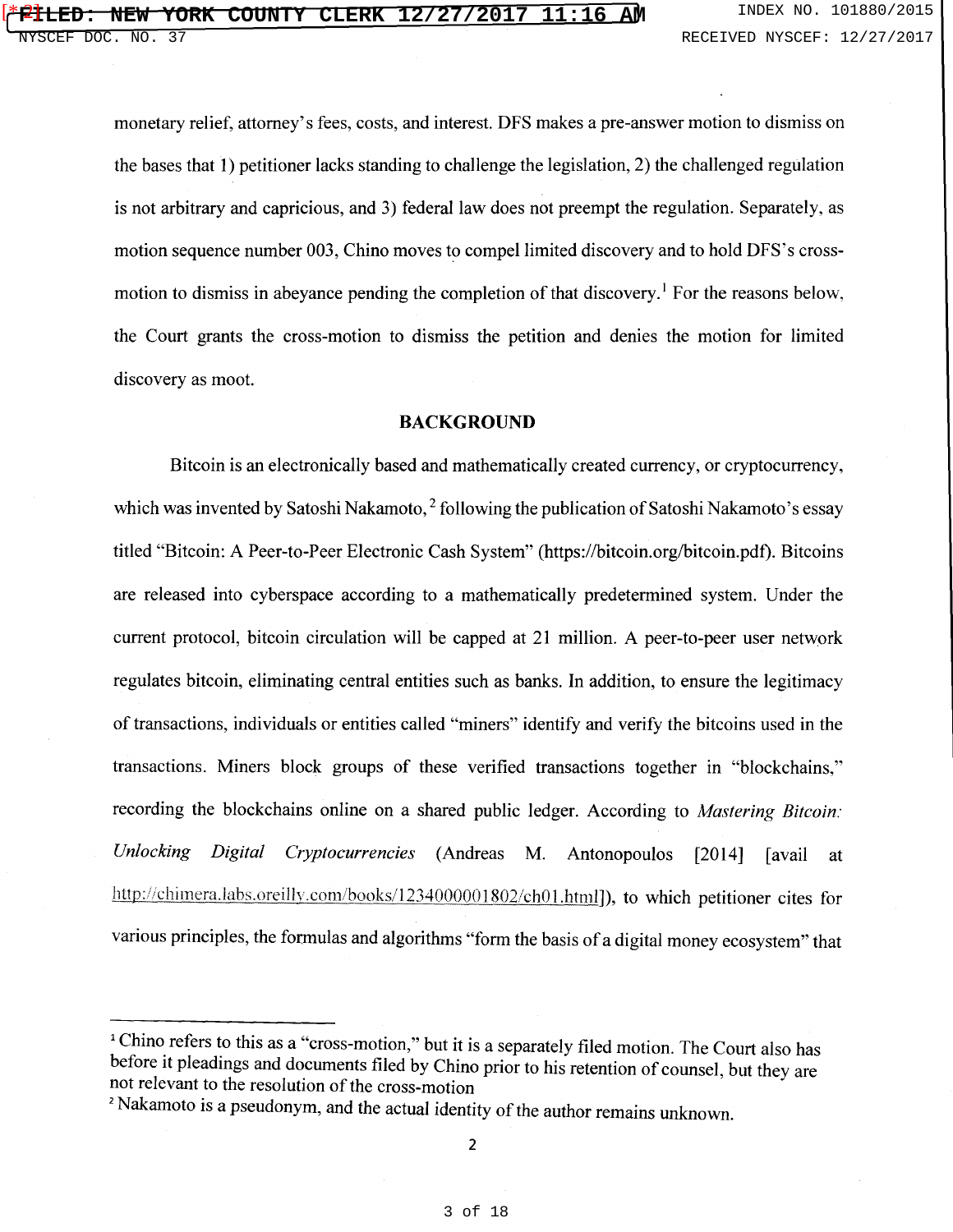can "do just about anything that can be done with conventional currencies, including buy and sell goods, send money to people or organizations, or extend credit" *(Id,* Chapter 1, Introduction: What is Bitcoin?).

According to respondents, the State legislature merged the State's banking and insurance departments, creating DFS, in 2011 in reaction to the 2008 financial crisis. The Financial Services Law (FSL) empowers DFS to regulate and supervise specified financial products and services as well as those who provide them. Among other things, DFS used this power to create a regulation governing virtual money businesses (Title 23, Chapter 1, Part 200 of the NYCRR [the regulation]). The regulation went into effect on June 24, 2015.

that: The regulation defines virtual currency broadly, and includes all digital units of exchange

- (1) have a centralized repository or administrator;
- (2) are decentralized and have no centralized repository or administrator; or
- (3) may be created or obtained by computing or manufacturing effort. Virtual currency shall not be construed to include any of the following:
	- (i) digital units that:
- *(a)* are used solely within online gaming platforms;
- *(b)* have no market or application outside of those gaming platforms;
- *(c)* cannot be converted into, or redeemed for, Fiat Currency3 or Virtual Currency; and

(ii) may or may not be redeemable for real-world goods, services, discounts, or purchases; digital units that can be redeemed for goods, services, discounts, or purchases as part of a customer affinity or rewards program with the issuer and/or other designated merchants or can be redeemed for digital units in another customer affinity or rewards program; or

(iii) digital units used as part of Prepaid Cards.

<sup>&</sup>lt;sup>3</sup> Fiat Currency includes any currency that is recognized by the government as legal tender but is not backed by a physical commodity such as gold.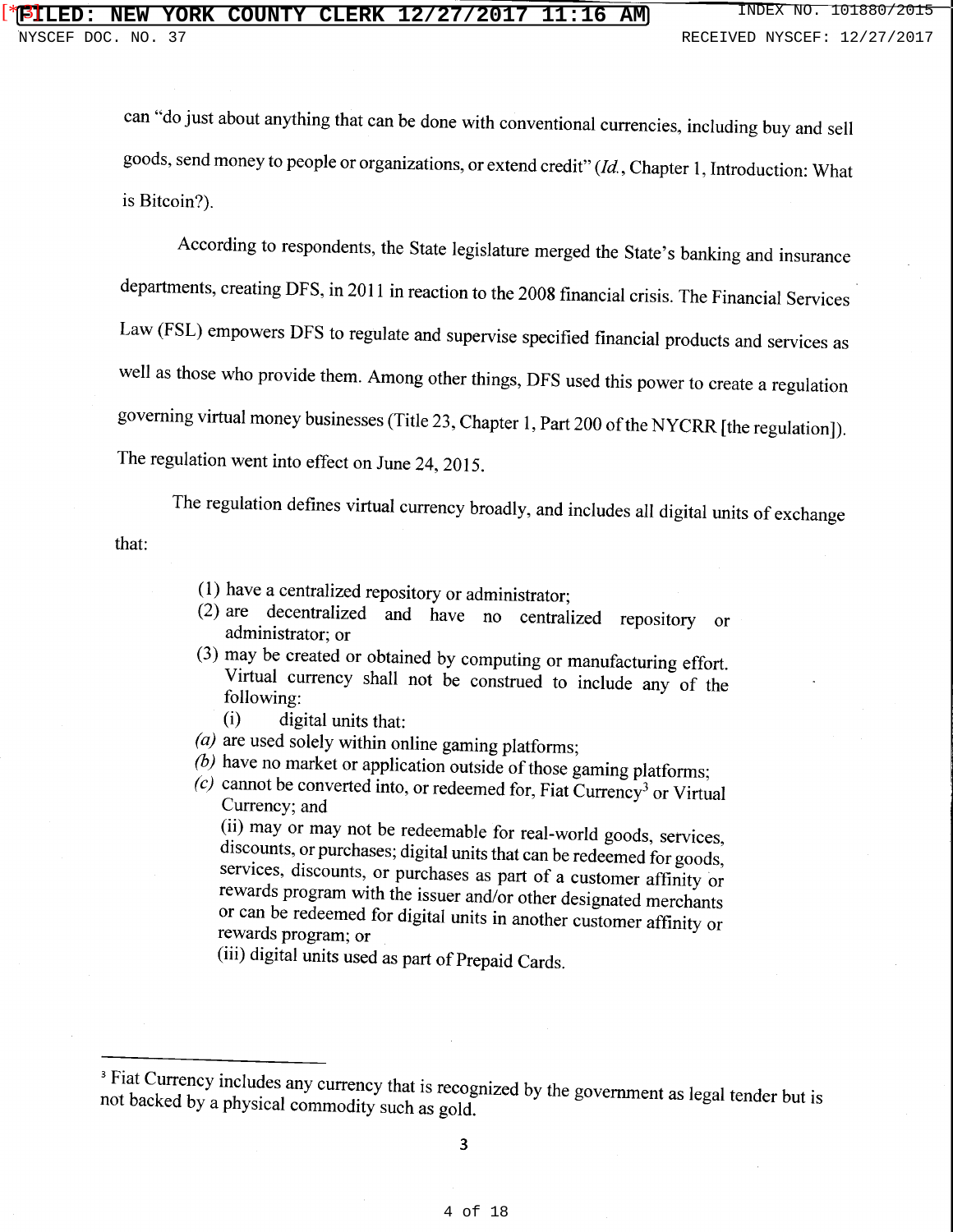(Regulations of the Superintendent of Financial Services: Virtual Currency [23 NYCRR] *§* 200.1

 $[p]$ ).

Virtual currency business activity includes the following conduct involving New York or

a resident of New York:

- (1) receiving Virtual Currency for Transmission or Transmitting Virtual Currency, except where the transaction is undertaken for non-financial purposes and does not involve the transfer of more than a nominal amount of virtual currency;
- (2) storing, holding, or maintaining custody or control of Virtual Currency on behalf of others;
- (3) buying and selling Virtual Currency as a customer business;
- ( 4) performing Exchange Services as a customer business; or
- (5) controlling, administering, or issuing a Virtual Currency.

*(Id.,* at § q).

In addition, pursuant to 23 NYCRR § 200.3 (a), anyone engaged in virtual currency business activity must first obtain a license. The following section, 23 NYCRR § 200.4 (a), states that the application, which must be accompanied by a \$5,000 fee *(see* 23 NYCRR § 200.5), must include:

- - (1) the exact name of the applicant, including any doing business as name . . .;
	- (2) a list of all the applicant's Affiliates and an organization chart illustrating [their] chart illustrating [their] relationship [to] the applicant . . .;
	- (3) a list of ... each individual applicant and each director ... including such individual's name,<br>physical and mailing addresses, and addresses, and information and documentation regarding<br>such individual's personal history such individual's personal history, experience, and qualification, which shall be accompanied by a form of authority, executed by such individual, to release information to the Department;
	- ( 4) a background report prepared by an independent investigatory agency acceptable to the superintendent for each individual<br>applicant, and each Principal Officer applicant, and each Principal Officer,<br>Principal Stockholder and Principal Principal Stockholder, and Principal Beneficiary of the applicant, as applicable: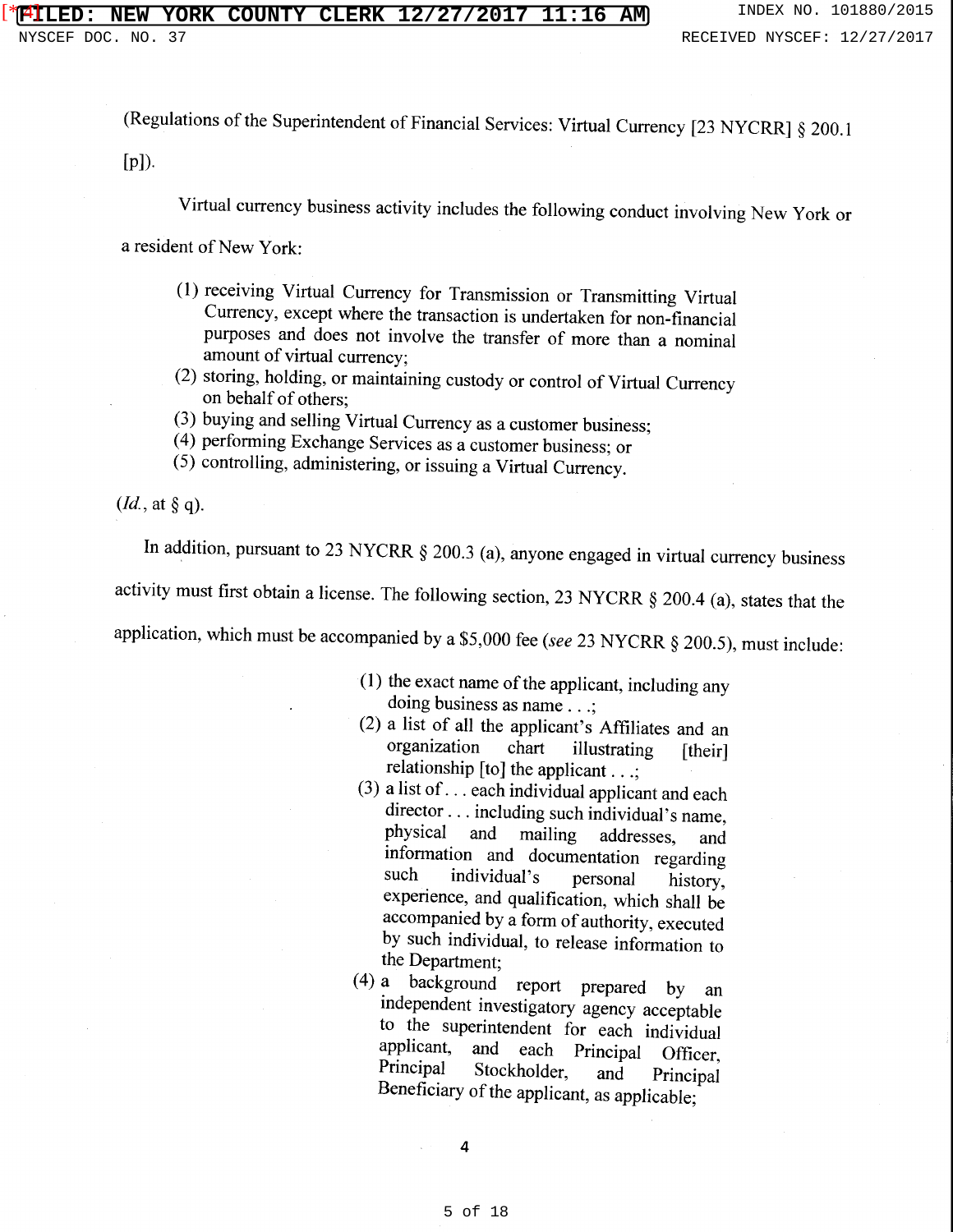- (5) for each individual applicant ... and for all individuals to be employed by the applicant who have access to any customer funds, whether denominated in Fiat Currency or Virtual Currency:
- (i) a set of completed fingerprints. . . for submission to the State Division of Criminal Justice Services and the Federal Bureau of Investigation;
- (ii) if applicable, . . . processing fees [prescribed by the Superintendent] . . .; and
- (iii) two portrait-style photographs of the individuals . . .;
- ( 6) an organization chart of the applicant and its management structure . . .;
- (7) a current financial statement for the applicant and each Principal Officer, Principal Stockholder, and Principal Beneficiary of the applicant, as applicable, and a projected balance sheeting and income statement for the following year of the applicant's operation;
- (8) a description of the proposed, current, and historical business of the applicant ...;
- (9) details of all banking arrangements;
- (lO)all written policies and procedures required . . . ,
- (11) an affidavit describing any pending or threatened [actions or proceedings of any kind]
- (12)verification from the New York State Department of Taxation and Finance that the applicant is compliant with all . . . tax obligations . . .;
- (13). . . a copy of any insurance policies maintained for the benefit of the applicant, its directors or officers, or its customers;
- (14)an explanation of the methodology used to calculate the value of Virtual Currency in Fiat Currency; and
- (15) such other additional information as the superintendent may require.

A verification that the applicant has complied with the above requirements is considered part of the application *(see id., §* 200.4 [b]). The Superintendent is required to rule on applications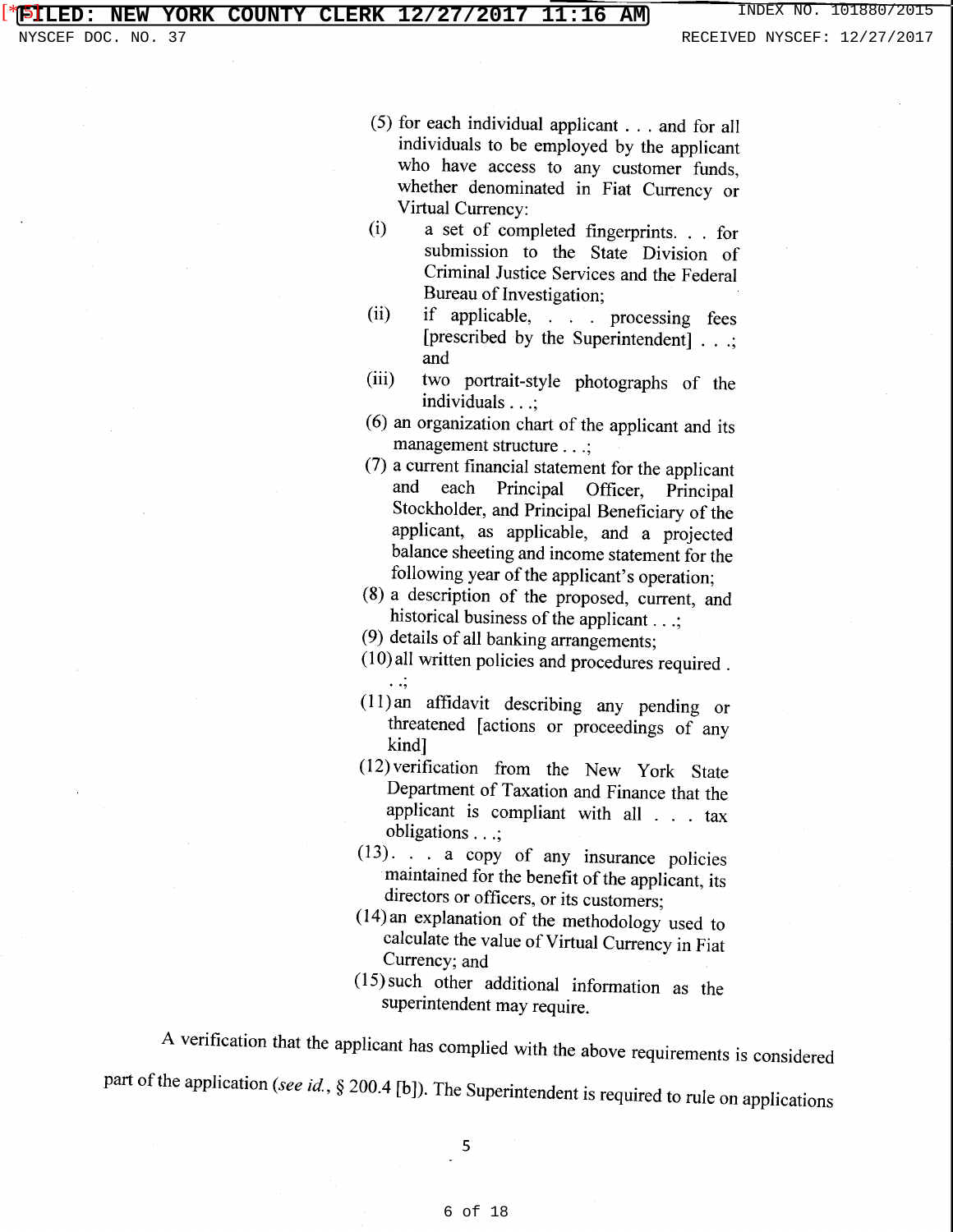within 90 days from the date on which the filing is "deemed by the superintendent to be complete" *(See id., §* 200.6 [b]). The remaining provisions regulate the approved virtual currency business, requiring mandatory compliance with anti-money laundering rules, the maintenance of adequate books and records and the obligation to allow the Superintendent to inspect such records, minimum capitalization requirements, and the obligation to protect its customers' assets in several enumerated respects *(See generally* 23 NYCRR §§ 200.7-200.22).

According to petitioner, many of the requirements for virtual currency businesses do not exist in the rules applicable to "fiat currency transmitters" (Amended Verified Complaint and Article 78 Petition [Petition],  $\parallel$  52]. These include the requirement that it maintain records of antimoney laundering programs for seven, as opposed to five, years; the requirement that it provide the identity and physical address of parties to transactions; and the requirement to report all transactions with an aggregate amount of more than \$10,000. Petitioner claims that Superintendent Benjamin Lawsky, who held the position before the current Superintendent Maria T. Vullo, acknowledged that his goal was not in response to a pressing need and instead was intended to create a working model for regulated banks and insurance companies.<sup>4</sup>

## **FACTS**

On November 19, 2013, petitioner, a New York resident, incorporated Chino LTD (LTD) in Delaware. With the corporation, petitioner intended to set up a business in New York that was to install Bitcoin processing services in bodegas in New York State. He applied to conduct business in New York under Business Corporation Law§ 1304, as an out-of-state corporation. In addition, in March 2014, he hired an employee to sell the LTD's services. On December 31, 2014, he cofounded Conglomerate Business Consultants, Inc. (CBC), which was incorporated in New York,

<sup>4</sup> For the purposes of this order, the Court need not address the accuracy of this statement.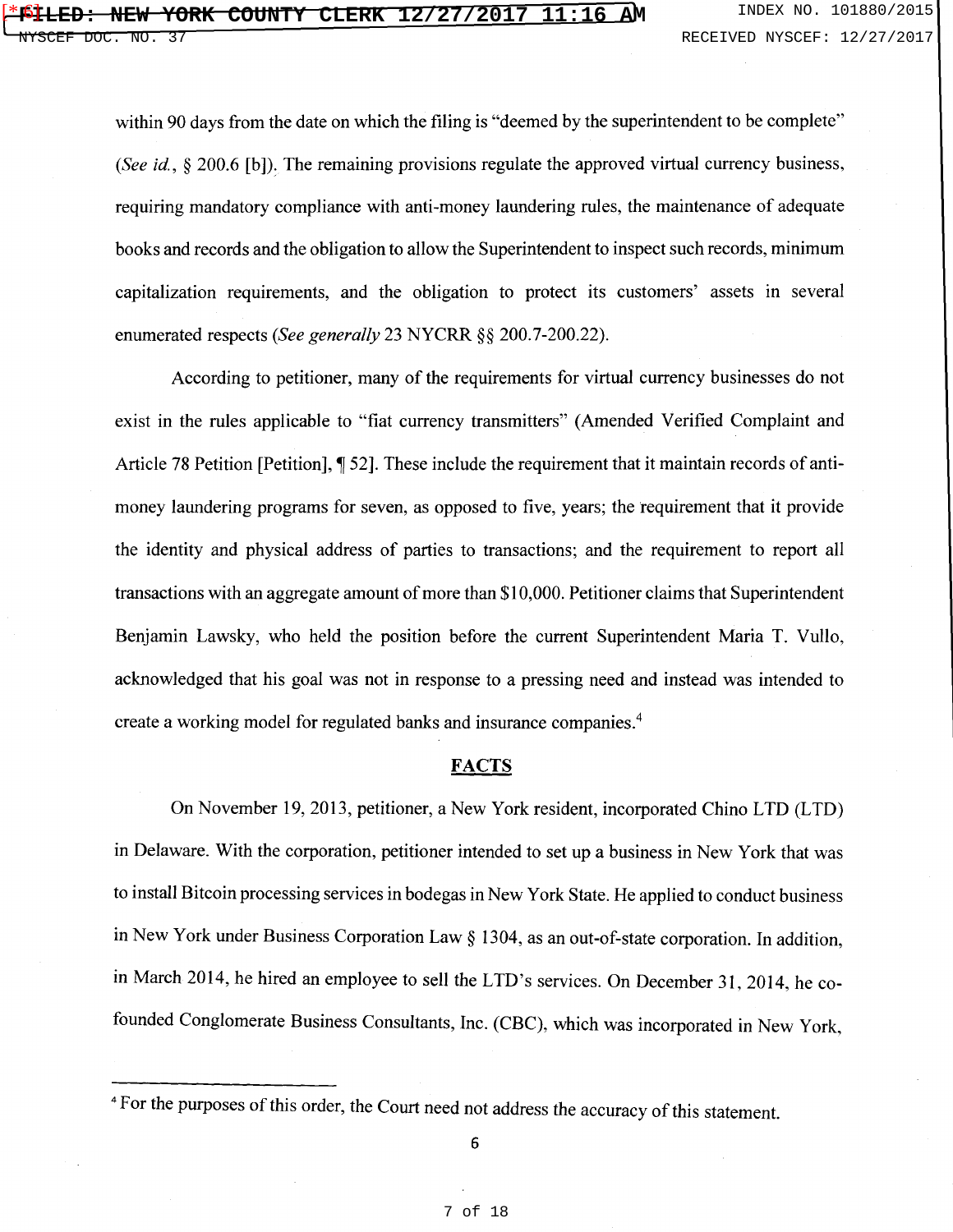and which purchased phone minutes and created phone calling cards the bodegas also could sell using LTD's bitcoin processing services. Petitioner submits copies of his tax returns showing that LTD lost \$4,367 in 2013, \$59, 667 in 2015, and \$30,588 in 2016. He alleges these losses are attributable to start-up costs including computer equipment, as well as marketing and other ongoing costs.

As the Court noted above *(see supra,* at p 3), the regulations governing virtual currency businesses became effective on June 24, 2015.<sup>5</sup> Petitioner applied for a Virtual Currency Business license on behalf of LTD on August 7, 2015. Petitioner annexes a copy of the application as Exhibit IX to his petition. He provided the name but not the address of LTD. He did not provide an authorization as required by 23 NYCRR *§* 200.3 (a) (3); instead, he wrote on the form that he did not authorize the release of information. He filled out some but not all financial information on the form requested, and he indicated that he had no insurance and kept no financial or accounting books. For his background report certification, he wrote: "[Could] not obtain in time." He filled out a personal information form but he refused to disclose his employment history for the last fifteen years, and he did not provide the names and addresses of past employers. He did not disclose whether he was employed by, performed services for, or had business connections with any agency or authority of the State of New York, or any institutions subject to DFS supervision. He stated he had no financial interest in any agency or authority in New York or any other state. He provided none of the required references. He stated that his high school, college, and professional or technical school information was not applicable. He refused to disclose his social

<sup>&</sup>lt;sup>5</sup> In advance of the regulation's effective date, between November 2014 and June 2015, petitioner filed several Freedom of Information Law requests, hoping to clarify DFS' "process for framing the Regulation" (Petition,  $\sqrt{\ }$  62). According to the petition, DFS did not provide any information, stating the material either did not exist or was exempt from disclosure.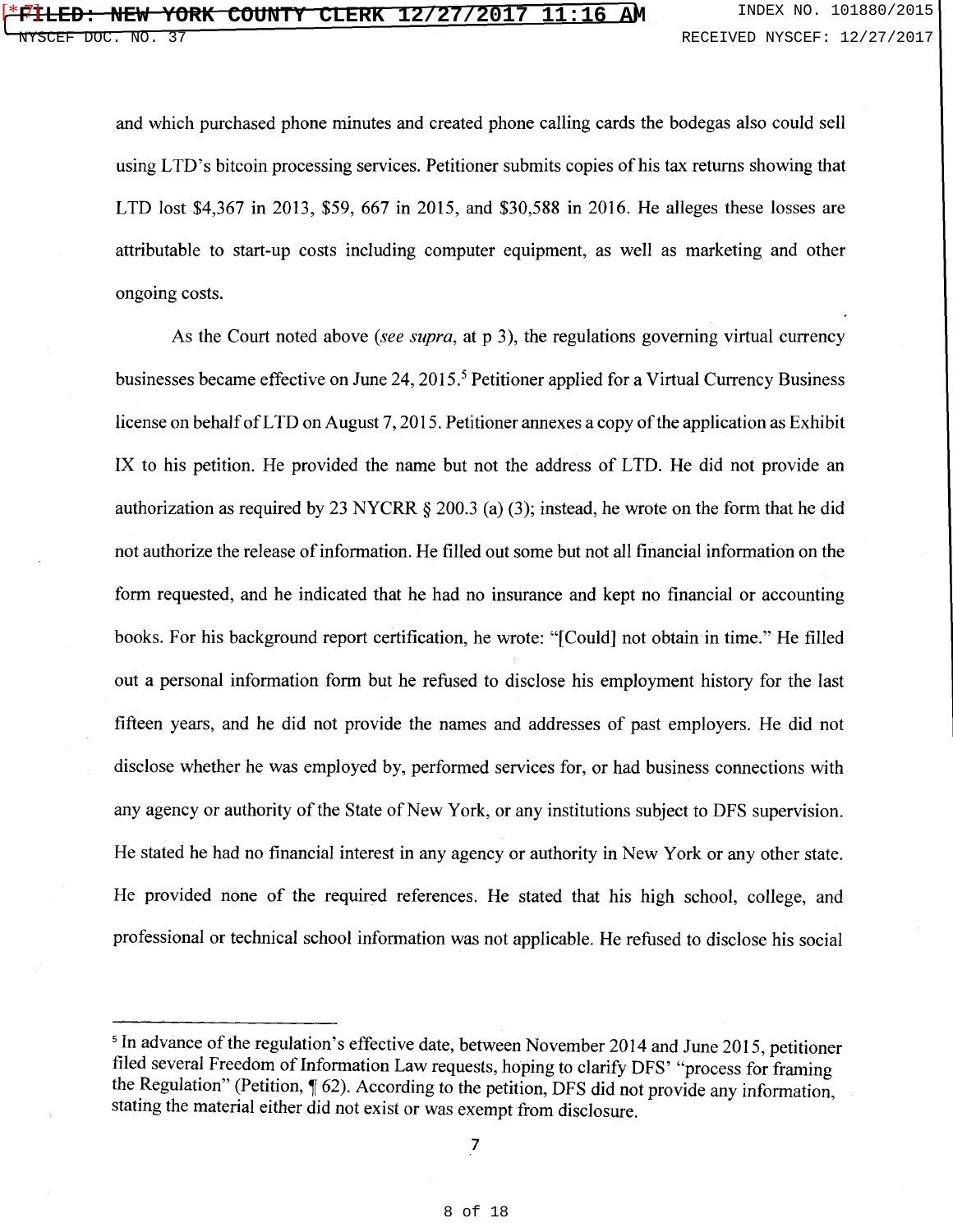security number. Along with his application, he submitted a handwritten letter which requested a waiver of the \$5,000 application fee based on his characterization of the size of the business, its budget, and its financial status.<sup>6</sup>

Petitioner initiated this proceeding, prose, on October 16, 2015, before he received any response from DFS; he states that he did so because he realized "he would be required to incur expenses beyond his means to comply with the burdensome compliance costs under the Regulation" (Petition, ¶ 91). On January 4, 2016, DFS returned his August 7, 2015 application without processing it. The letter states that DFS could not evaluate the application because it contained "extremely limited" information and, among other things, did not describe the business in which LTD was or would be engaged and did not specify in what respect, if any, the business involved virtual currency (DFS Jan. 4, 2016 letter [Exh. XI to Petition]). The letter explained that because of this DFS could not determine whether LTD was a virtual currency business subject to the regulations. Petitioner states that CDC discontinued its bitcoin processing services at that time but LTD continued as a nonoperating business. He states LTD lost \$53,053 in 2016 because of its inability to provide bitcoin services. He provides tax returns for LTD for 2016 as well as for 2013- 15 to substantiate his allegation that LTD lost money during these years.

The Ciric Law Firm, PLLC, appeared on behalf of petitioner on October 31, 2016. On May 26, 2017, the parties stipulated to convert the proceeding to e-filing. Accordingly, all papers submitted on or after that date are e-filed. Petitioner amended the action/proceeding around that time, and submitted a supplement summons on August 10, 2017. Respondent filed its notice of cross-motion and supporting papers on August 15, 2017. <sup>7</sup>The matter was argued before this Court

<sup>&</sup>lt;sup>6</sup> The petition refers to this as a request for a fee waiver under Banking Law  $\S$  18-a (6) (a).

<sup>7</sup>Respondents previously had cross-moved in response to the original pleadings.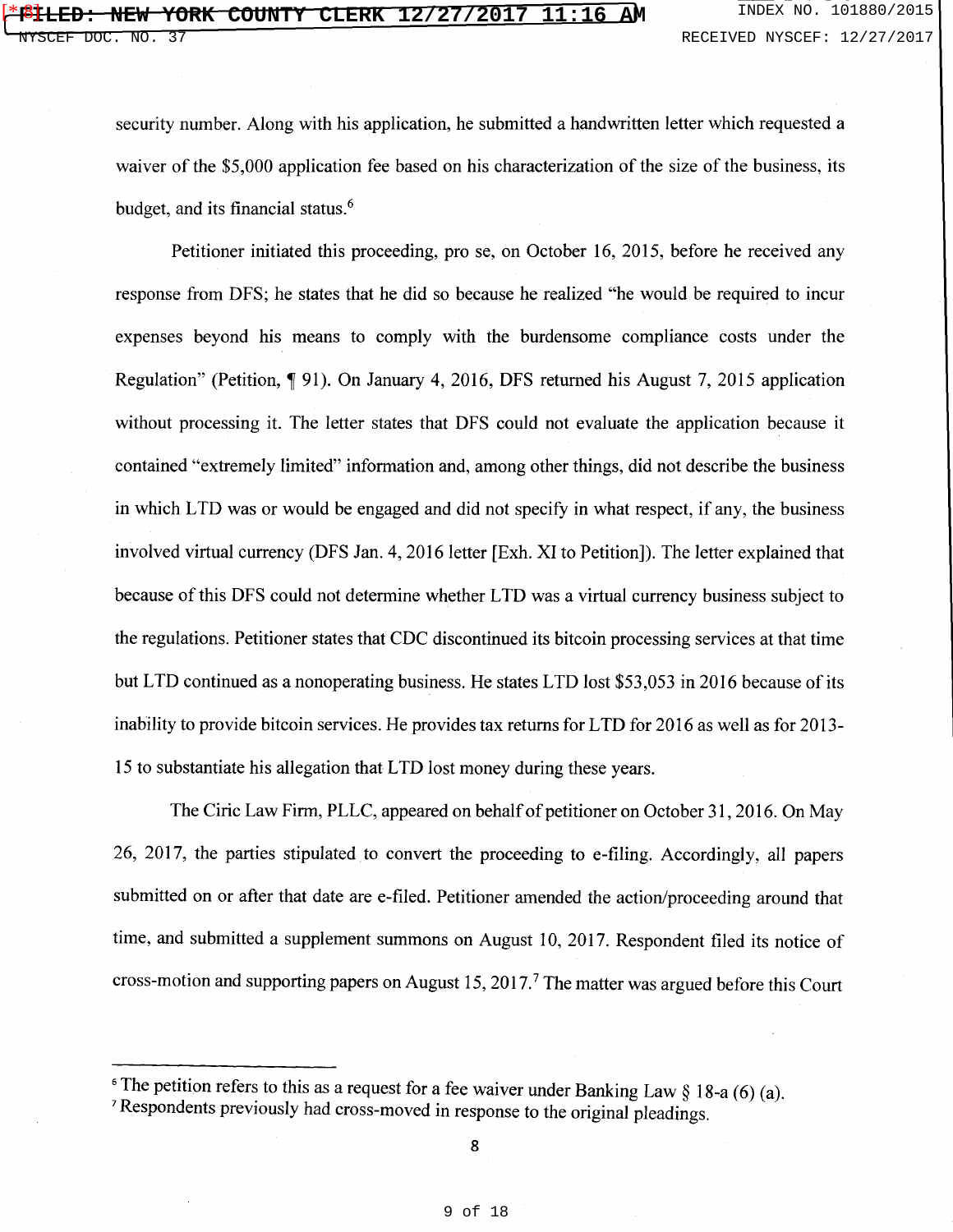on October 10, 2017, and the parties were directed to order and provide copies of the transcript, which they did the following week.

#### **ARGUMENTS REGARDING STANDING**

In their cross-motion, respondents first argue the threshold issue of standing. They point to the January 2016 letter of DFS, which not only stated that it could not determine whether LTD was engaged in a virtual currency business activity but that, by returning the application, DFS did not "offer any opinion as to whether... any business activity of the Company requires or would require licensing by New York" (DFS Jan. 4, 2016 letter [Exh. XI to Petition]). The letter provided petitioner with contact information for the Supervising Bank Examiner for DFS' Capital Markets Division. Respondents state that after he received the letter, petitioner did not supplement the application, did not submit a new application for CBC, and did not contact the Supervising Bank Examiner or anyone else at DFS with questions. Instead, he treated the letter as a de facto denial of his application and shut down CBC.

Based on the facts in the petition and on the January 4, 2016 letter, respondents argue, petitioner has not shown standing. They note that petitioner has the burden to establish standing *(Society of the Plastics Indus., Inc. v County of Suffolk,* 77 NY2d 761, 769 [1991]) and that without standing, this matter is not justiciable *(Roberts v Health* & *Hosp. Corp.,* 87 AD3d 311 [1st Dept  $2011$ ]). The party must demonstrate an injury in fact – which, in turn, requires a showing of actual harm due to the administrative action *(N.Y. State Assoc. of Nurse Anesthetists v Novello,* 2 NY3d 207, 214-15 [2004] [Novello]). Actual harm, by definition, cannot be conjectural or ephemeral, and cannot be based on a general harm but must be specific to the individual or entity asserting the claim (Id). Absent such a showing, the Court of Appeals has stated, the lawsuit is "little more than an attempt to legislate through the courts" *(Rudder v Pataki,* 93 NY2d 273, 280 [1999]).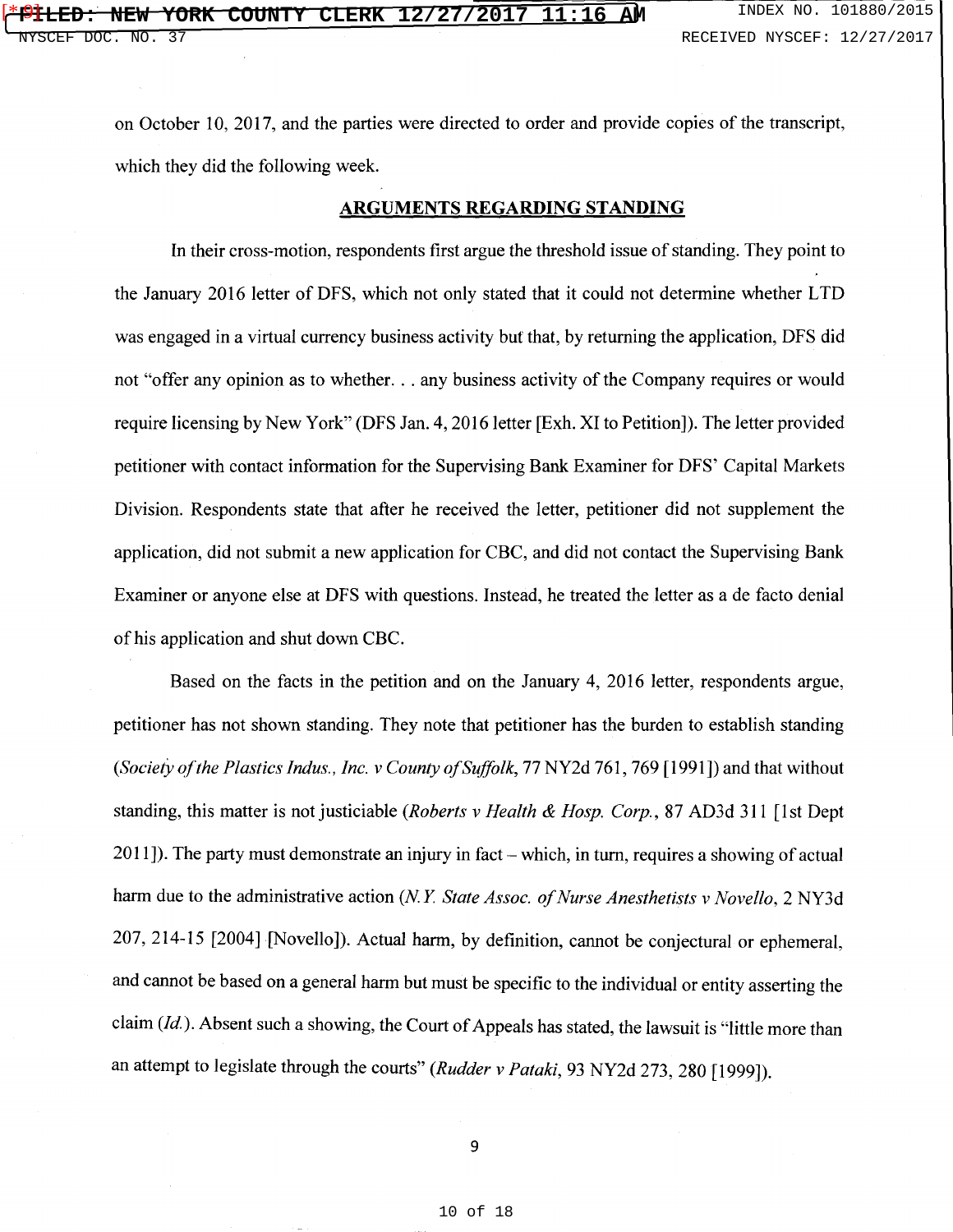According to respondents, petitioner's failure lies in his inability to demonstrate that he has suffered an injury in fact. He has not shown that he has or is likely to sustain a cognizable injury due to the regulation, they argue, because he submitted an incomplete license application which made adequate review impossible, he began his lawsuit before DFS responded to his application, and he did not attempt to pursue his application when DFS stated he had provided insufficient information to them and they could not evaluate his application. Petitioner cannot assert standing, respondents argue, before DFS even determined whether an application was required. Instead of proceeding with the application process, respondents state, petitioner "charted a decidedly different course by preemptively halting the operations of CBC and Chino LTD and commencing this litigation" (Mem. of Law in Support of Defendants' -Respondents' Cross-Motion to Dismiss the Amended Verified Complaint and Article 78 Petition [Respondents' Mem. in Support], at p 12). Petitioner's decision to shut down his businesses does not confer standing, respondents argue, because petitioner based his decision "on the speculative assumption that their operations *might*  be impacted by the Regulation" *(Id.* [emphasis in original]).

Furthermore, respondents argue that LTD's tax returns do not show any causal connection between the regulation and petitioner or LTD's financial losses, because the returns were for 2013 through 2015, and the regulation did not go into effect until the second half of the last of these three years. Thus, LTD's losses of \$4,367 in 2013 and \$59,667 in 2014 were entirely unrelated to the regulation. The losses of \$30,588 in 2015 partly occurred prior to the effective date of the regulation and partly were due to litigation expenses. As for LTD's loss of \$53,053 in 2016, respondents note that this purportedly was partly due to litigation expenses, partly because LTD remained an active business and retained its equipment operational in case it prevails in this lawsuit, and partly due to interest on the loan he used to establish his business. Respondents argue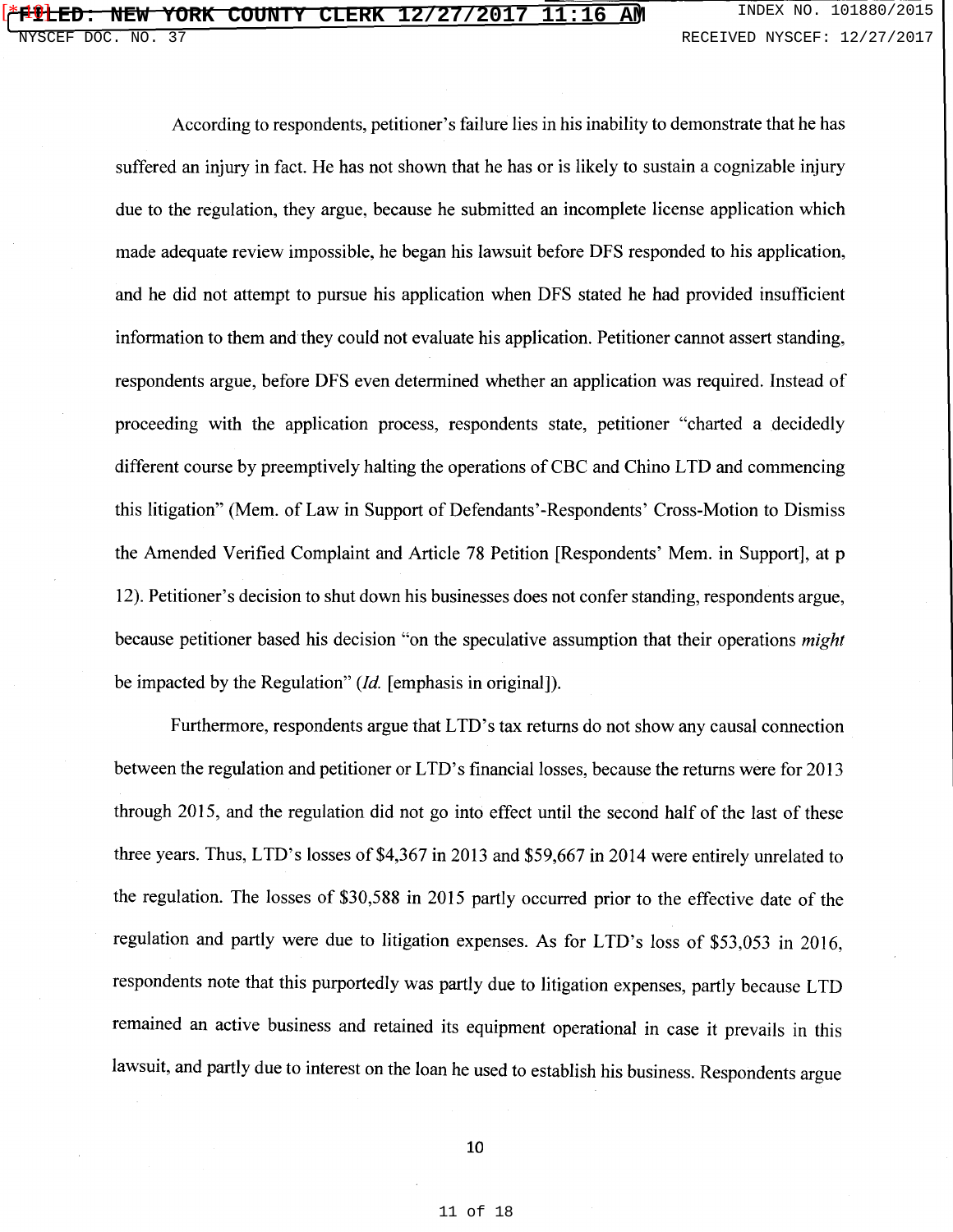#### **FILED: NEW YORK COUNTY CLERK 12/27/2017 11:16 AM** INDEX NO. 101880/2015  $[41]$

that "these losses plainly arise from [petitioner's] decision to challenge the legality of the Regulation before determining whether it even applied to his businesses, and cannot be plausibly attributed to the Regulation going into effect" *(Id).* 

In opposition, petitioner contends that he has standing. He reiterates the arguments he set forth originally in support of his proceeding. He states that he commenced the petition/action before he received a determination from DFS because he could not afford the regulatory costs of running a virtual currency business, and that he did not respond to the January 4, 2016 letter he received from DFS "because I had already commenced this action in October 2015 and I knew this action could invalidate the Regulation. Therefore, I concluded that it was futile for me and for my business to continue the application process at this stage" (Theo Chino Aff. in Support of Opposition to Cross-Motion [Chino Aff.], at  $\P$  16). He states that the January 4, 2016 "response from the Department" forced him "to abandon my Bitcoin processing business because my application *was not approved*" (Id., at  $\P$  15 [emphasis supplied]). Petitioner further states that respondents have not submitted documentary evidence which refutes his statement of facts. Therefore, he states, the Court must accept his asserted facts as to standing as true and rule in his favor on this threshold issue. He states that he satisfies the two-pronged test the Court of Appeals set forth in *Novello* (2 NY3d at 211 ). He states that the closure of his businesses demonstrates his actual harm because "it is reasonably certain that the harm will occur if the challenged action is permitted to continue" *(Police Benevolent Ass'n of N.Y. State Troopers, Inc. v Division of N.Y. State Police,* 29 AD3d 68, 70 [3rd Dept 2006] [Police Benevolent Ass'n]). Citing *New York Propane Gas Ass'n v N.Y. State Dep't of State* (17 AD3d 915, 916 [3rd Dept 2005]), he argues that he need not quantify his loss with particularity. Furthermore, he asserts, the drastic increase in LTD's financial losses following the implementation of the regulations and its accompanying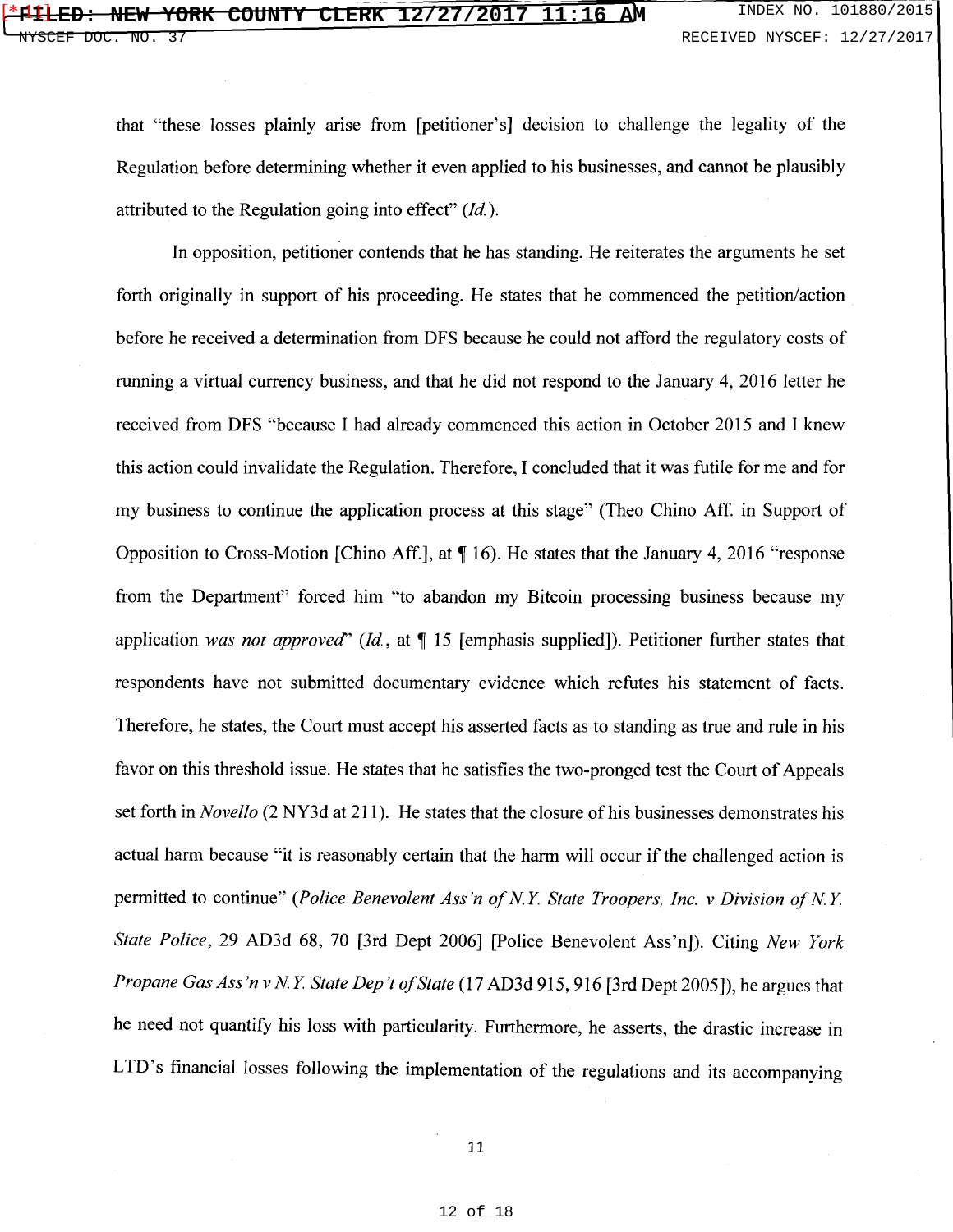## **F<sup>1</sup>1 ED: NEW YORK COUNTY CLERK 12/27/2017 11:16 AM** INDEX NO. 101880/2015  $*12$

application process. establishes a causal connection, and that his realization that the cost of compliance with the regulation would be prohibitive is causally connected to his decision to shutter his business. He states that he did not shut his business voluntarily but was compelled to do so by the burdens of the application process and the anticipated burden of compliance. He suggests that it was unnecessary for DFS to determine that his business qualified as a virtual currency business under the regulation because he, an expert in the field, knew that LTD was subject to the regulation.

Petitioner also claims standing with respect to his claim for declaratory relief. Relying on *Plaza Health Clubs, Inc. v New York* (76 AD2d 509 [1st Dept 1980] [finding no standing because plaintiffs contended they did not engage in any business activities proscribed by the statute]) for the proposition that the possible threat to his business activity is sufficient to confer standing with respect to this claim. The reasonable certainty of future harm, he states, is enough *(Police Benevolent Ass 'n,* 29 AD3d at 70 [finding that standing existed because, due to the petitioners' violations of court orders and the court's warning that they would be held in contempt for their alleged misconduct, the asserted harm was more than speculative]).

In reply, respondents reiterate their earlier arguments. They emphasize that petitioner did not complete the application process or allow DFS to reach a final determination. They contend that petitioner's entire argument rests on the fallacy that DFS' January 4, 2016 letter constitutes a denial of petitioner's application. They challenge petitioner's proximate cause argument because petitioner stopped operating his business before DFS even determined that a license and the accompanying compliance requirements applied. DFS also did not order LTD to cease its operations, respondents point out. Moreover, they contend that petitioner's statement that compliance with the regulation would be unduly burdensome is a speculative allegation regarding anticipatory harm.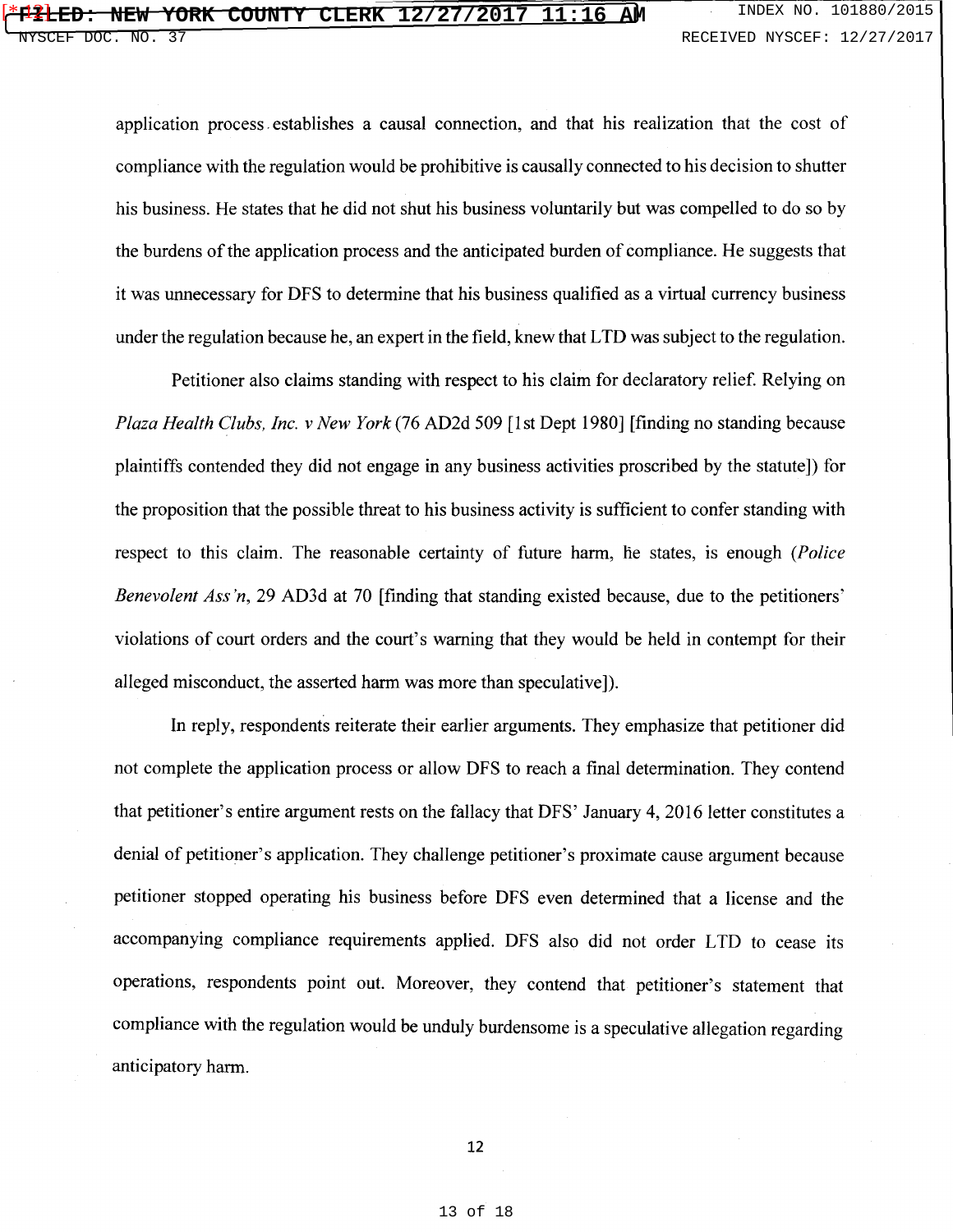#### **DISCUSSION**

After careful consideration, the Court concludes that petitioner has no right to commence an Article 78 proceeding and lacks standing to challenge the underlying regulation.

I. Petition

Petitioner did not complete LTD's application, and did not respond to DFS' January 2016 letter which notified him of his failure to do so. Petitioner acknowledges that he abandoned the application process because of the pendency of this hybrid action/proceeding challenging the regulation (Chino Aff. in Opp. To Cross-Motion, at  $\P$  16). CPLR  $\S$  7803 provides a petitioner with a means to challenge "whether a determination was made in violation of lawful procedure, was affected by an error of law or was arbitrary and capricious or an abuse of discretion" (CPLR *§*  7808 [3]). Moreover, "one who objects to the acts of an administrative agency must exhaust available administrative remedies before being permitted to litigate in a court of law" *(DiBlasio v Novello,* 28 AD3d 339, 341 [1st Dept 2006] [citations and internal quotation marks omitted]). Courts cannot "interject themselves into ongoing administrative proceedings until final resolution of those proceedings before the agency" *(Id).* In the proceeding at hand, DFS did not reach a final decision. Indeed, it did not reach any decision. Accordingly, there is nothing for this Court to review.

The Court notes that an exception exists to the exhaustion requirement when the action "is challenged as either unconstitutional or wholly beyond its grant of power, when resort to an administrative remedy would be futile or when its pursuit would cause irreparable injury" *(Martinez 2001 v New York City Campaign Finance Bd,* 36 AD3d 544, 548 [1st Dept 2007]). The exception does not apply in this instance. Again, petitioner's failure to complete his application precludes him from raising this argument. Because of his failure, the agency did not take any action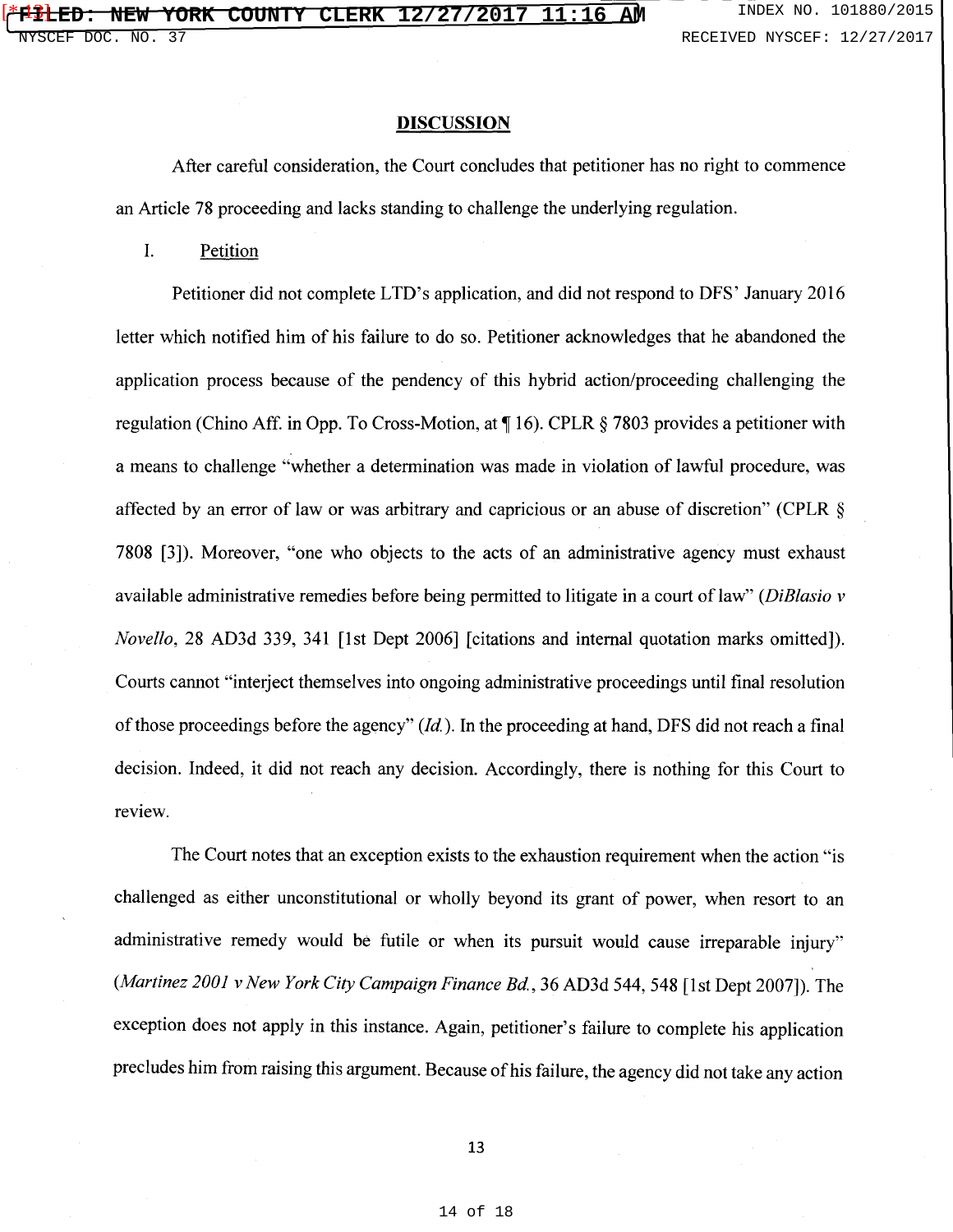- constitutional or otherwise, and neither within nor exceeding its grant of power. The DFS letter stating more information was necessary is not an action or decision within the meaning of the governing law. Instead, it is the legislation itself that petitioner challenges here. Any irreparable injury petitioner alleges is a result of the underlying law and not of any agency action.

Moreover, even if an ultra vires or unconstitutional action were at issue, petitioner has not shown that DFS has caused it irreparable harm. LTD's tax returns show three-and-a-half years of losses prior to the initiation of this action, and show comparable losses in 2014 - prior to the existence of the regulation  $-$  due to ongoing operation expenses. Petitioner attributes the 2016 losses to ongoing operation expenses and litigation costs resulting from this proceeding. Petitioner only shows one sale dated January 4, 2016 with a \$279.41 invoice to support his contention regarding lost profits. Petitioner has not shown DFS would have determined the business was subject to the regulation. Although LTD appears to have engaged in a virtual currency business and petitioner claims that it was such a business, DFS never had the opportunity to evaluate the issue because petitioner did not provide it with most of the information it sought and the application obstructed DFS' efforts to obtain further information about him or LTD.

Similarly, petitioner's application for mandamus relief under Article 78 must fail. To the extent that he brings an Article 78 proceeding it is based on a challenge to DFS' action. Here, the purported action relates to petitioner's virtual currency business certification application. Not only did he fail to complete his application, but he does not seek an order mandating the granting of the license. Instead, he challenges the underlying regulation. Article 78 is not the proper vehicle for a challenge to the constitutionality of a regulation *(Westhampton Beach Assoc., LLC v Village of Westhampton Beach,* 151 AD3d 793 [2nd Dept 2017]).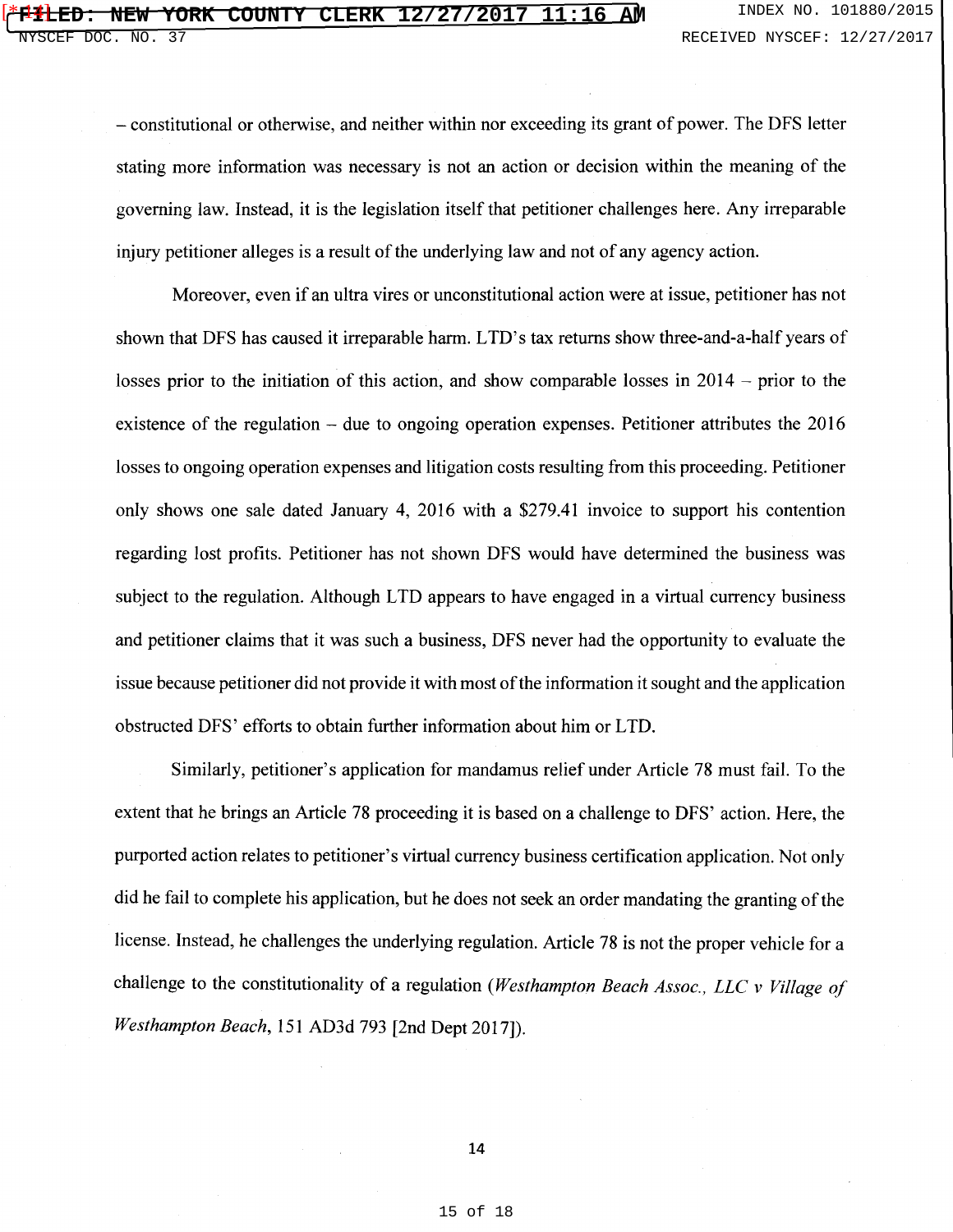# II. Action

Next, the Court examines the question of whether petitioner has standing to challenge the constitutionality of the regulation. This presents a much closer issue than that of his Article 78 proceeding. To establish standing, a plaintiff must show injury in fact, which, "[a]s the term itself implies, . . . must be more than conjectural" *(Quast v Westchester County Bd. of Elections*, 155 AD3d 674, 674 [2nd Dept 2017]). In addition, the plaintiff must establish that he or she falls within the zone of interest which the regulation impacts *(See id).* Moreover, "personal disagreement and speculative financial loss are insufficient to confer standing" (Roulan v County of Onandaga, 21 NY3d 902, 905 [2013] [rejecting plaintiff's standing argument that he sustained financial harm because challenged plan caused him to be assigned fewer criminal cases]; *see New York State Psychiatric Assoc., Inc. v Mills,* 29 AD3d 1058, 1059 [3rd Dept 2006] [asserted financial harm to psychiatrists was speculative]). The issue of standing, when applicable, must be considered at the outset of the litigation *(Society of Plastics Indus. v County of Suffolk,* 77 NY2d 761, 769 [1991]). If there is no standing, a court cannot issue a declaration as to the validity of a regulation *(See Rau/an,* 21 NY3d at 905).

In the proper circumstances, the argument that a regulation imposes "an unacceptable burden" on an individual or business is sufficient to establish standing *(See Doe v Axelrod,* 136 AD 2nd 410 [1st Dept 1988] [concerning regulations on pharmaceutical and medical professions that allegedly interfered with ability to provide medical case, invaded patients' privacy, and violated interstate commerce clause]). If, for example, this matter involved the issue of organizational standing, or, as in *Doe v Axelrod,* a large coalition of business owners who showed harm to their business under the regulation, or an individual or business that could show the probability of financial harm, there might be a strong argument in favor of standing. Here,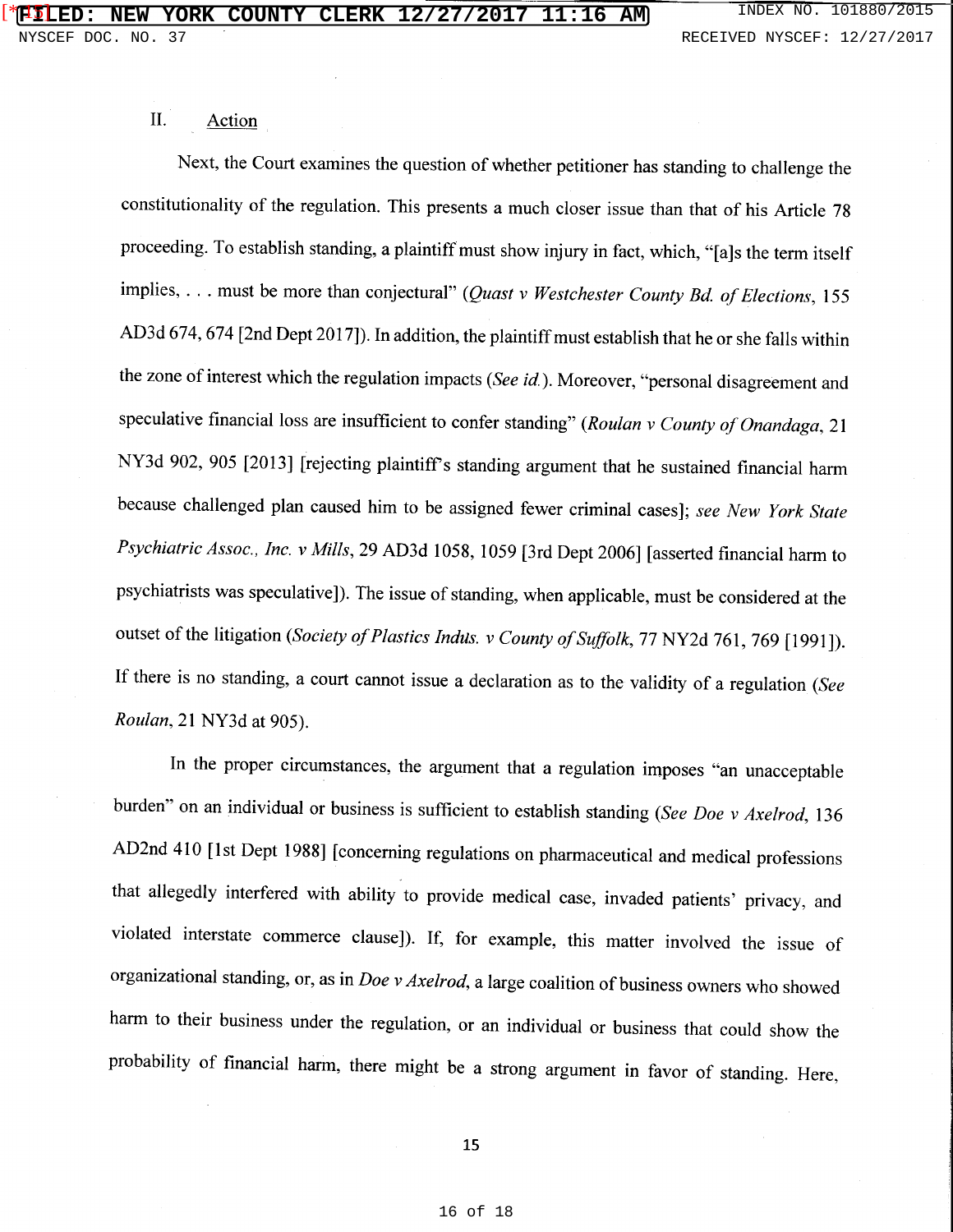however, petitioner did not apply for certification,<sup>8</sup> and has not shown sufficient economic loss. Any argument as to the \$5,000 application fee was waived because petitioner did not pay the fee or pursue the application. His economic loss argument is otherwise insufficient because LTD has never made a profit and petitioner showed proof of only one \$279.41 sale. Moreover, its losses in 2016, once petitioner thought LTD was subject to the regulation, are not inconsistent with LTD' s prior financial history.

### III. Motion for Limited Discovery

Petitioner's motion for limited discovery is denied as moot. The discovery petitioner requested included depositions of Nobel Prize-winning New York Times columnist Paul Krugman and former DFS chair Benjamin Lawsky, and any documentary evidence relevant to respondents' conclusion that bitcoin is a financial product or service within the meaning of the regulation. None of the proposed discovery relates to the standing issue. Moreover, the Court notes that even if it had reached the issue of whether bitcoin should be governed by the regulation, it would have concluded that this discovery was unwarranted. It was not necessary to depose Paul Krugman and Benjamin Lasky, or to examine the entire history behind DFS' determination that bitcoin is a financial product governed by the regulation. Instead, the issue is the impact of the regulation on petitioner and other virtual currency businesses, and the discovery he seeks is not relevant to that issue. Petitioner has not provided  $-$  or argued that he attempted to provide  $-$  any pertinent evidence supporting this critical contention.

<sup>&</sup>lt;sup>8</sup> The application form he submits here, with so much of the critical information absent and without allowing for further examination by DFS, cannot be considered an application, especially when petitioner abandoned his attempt to obtain certification prior to his receipt of the DFS January 2016 letter.